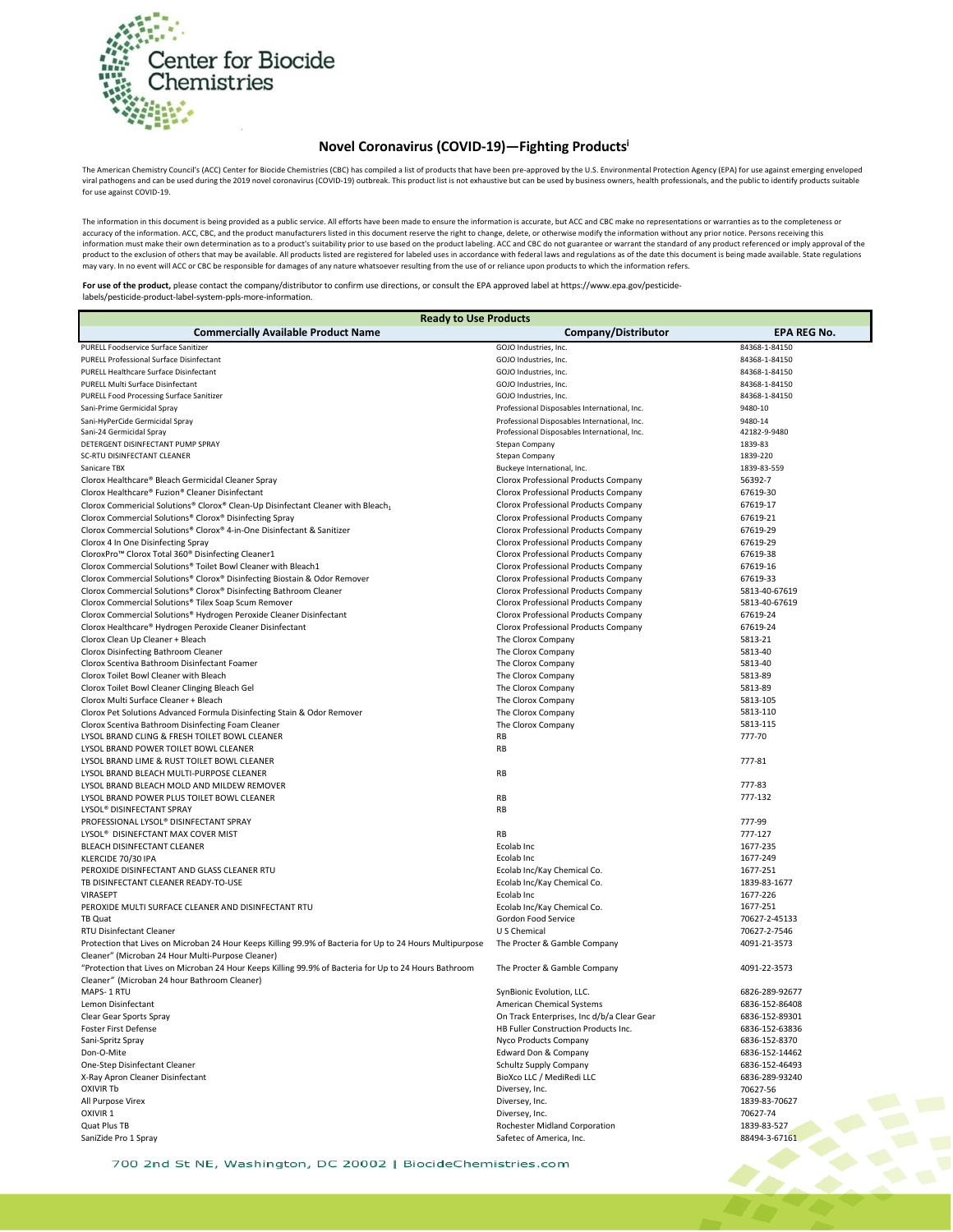Safetec of America, Inc. 68494-4-67161 Safetec of America, Inc. 68494-4-67161 Safetec of America, Inc. 88494-4-67161

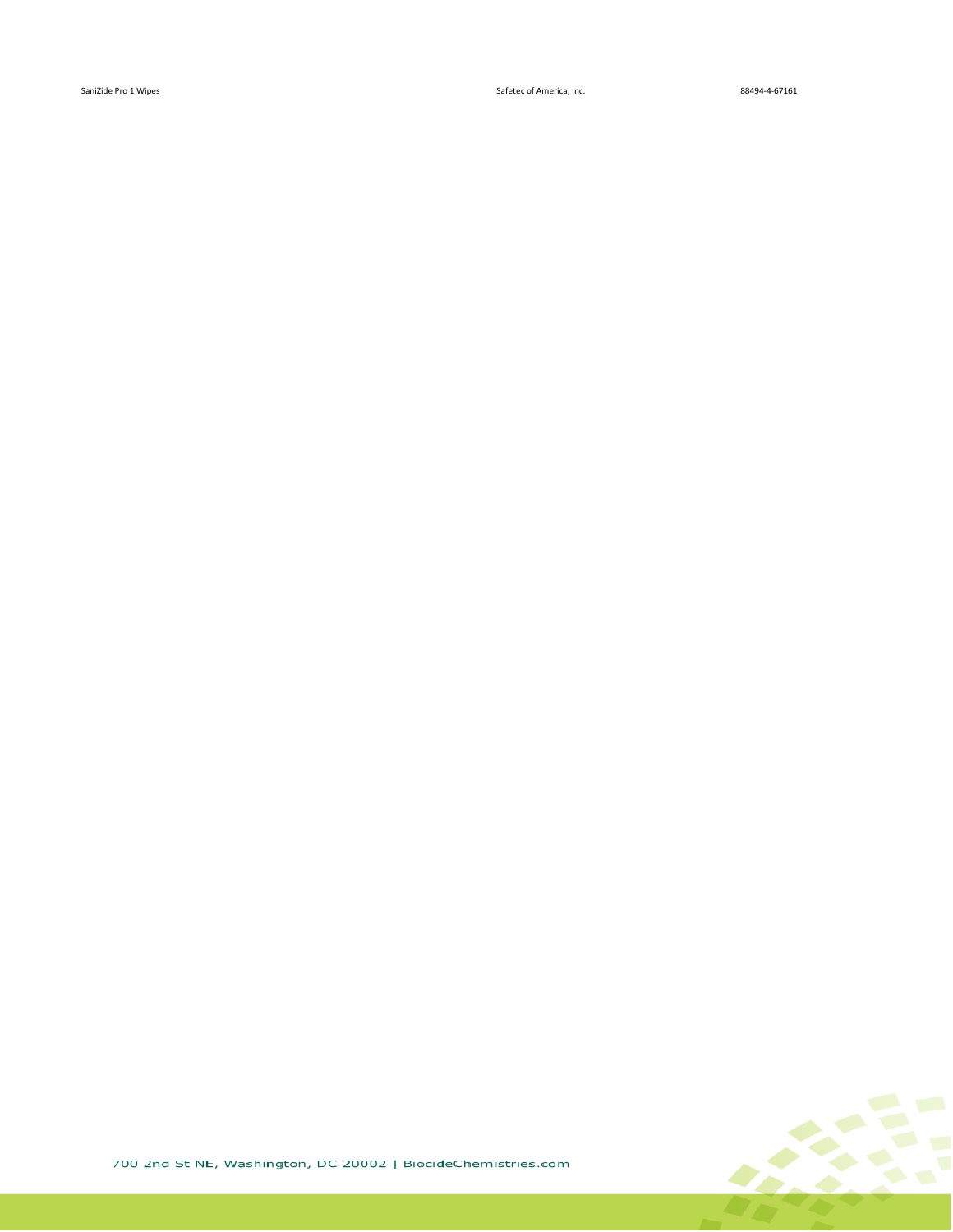|                                                                                     | <b>Dilutable Products</b>                                           |                                    |
|-------------------------------------------------------------------------------------|---------------------------------------------------------------------|------------------------------------|
| <b>Commercially Available Product Name</b>                                          | Company/Distributor                                                 | <b>EPA REG No.</b>                 |
| Stepan Spray Disinfectant Concentrate                                               | Stepan Company                                                      | 1839-248                           |
| Buckeye Sanicare Lemon Quat                                                         | Buckeye International, Inc.                                         | 47371-131-559                      |
| <b>Buckey Sanicare Mint Quat</b>                                                    | Buckeye International, Inc.                                         | 47371-131-559                      |
| <b>Buckeye Sanicare Pine Quat</b>                                                   | Buckeye International, Inc.                                         | 47371-131-559                      |
| <b>Buckeye Sanicare Quat 128</b>                                                    | Buckeye International, Inc.                                         | 47371-130-559                      |
| Buckeye Sanicare Quat 256                                                           | Buckeye International, Inc.                                         | 47371-129-559                      |
| Buckeye Sani-Q <sup>2</sup>                                                         | Buckeye International, Inc.                                         | 6836-266-559                       |
| <b>Buckeye Terminator</b>                                                           | Buckeye International, Inc.                                         | 6836-75-559                        |
| <b>Buckeye Eco Neutral Disinfectant</b>                                             | Buckeye International, Inc.                                         | 47371-129-559                      |
| Buckeye Eco One-Step Disinfectant-Deodorizer-Cleaner                                | Buckeye International, Inc.                                         | 6836-78-559                        |
| CloroxPro™ Clorox® Germicidal Bleach                                                | Clorox Professional Products Company                                | 67619-32                           |
| Clorox Disinfecting Bleach2                                                         | The Clorox Company                                                  | 5813-111                           |
| Clorox Performance Bleach1                                                          | The Clorox Company                                                  | 5813-114                           |
| Clorox Germicidal Bleach3                                                           | The Clorox Company                                                  | 5813-114                           |
| PROFESSIONAL LYSOL® HEAVY DUTY BATHROOM CLEANER CONCENTRATE                         | RB                                                                  | 675-54                             |
| LYSOL BRAND CLEAN & FRESH MULTI-SURFACE CLEANER                                     | <b>RB</b>                                                           | 777-89                             |
| 14 PLUS ANTIBACTERIAL ALL PURPOSE CLEANER                                           | Ecolab Inc.                                                         | 6836-349-1677                      |
| 20 NEUTRAL DISINFECTANT CLEANER                                                     | Ecolab Inc                                                          | 47371-129-1677                     |
| A-456 II DISINFECTANT CLEANER                                                       | Ecolab Inc                                                          | 6836-78-1677                       |
| <b>BOOST 3200</b>                                                                   | Ecolab Inc                                                          | 63761-8-1677                       |
| BOOST 3200 CIP                                                                      | Ecolab Inc                                                          | 63761-8-1677                       |
| <b>BOOST SURFACE TREATMENT</b>                                                      | Ecolab Inc                                                          | 63761-10-1677                      |
| CLICKSAN DISINFECTANT/SANITIZER                                                     | Ecolab Inc/Kay Chemical Co.                                         | 6836-305-5389                      |
| COSA OXONIA ACTIVE                                                                  | Ecolab Inc                                                          | 1677-129                           |
| FOOD CONTACT QUAT SANITIZER                                                         | Ecolab Inc                                                          | 6836-70-541                        |
| KAY SURFACE SANITIZER                                                               | Ecolab Inc/Kay Chemical Co.                                         | 6836-70-5389                       |
| <b>KAYQUAT II</b>                                                                   | Ecolab Inc/Kay Chemical Co.                                         | 6836-266-5389                      |
| MULTI-PURPOSE NEUTRAL PH GERMICIDAL DETERGENT                                       | Ecolab Inc                                                          | 47371-131-1677                     |
| NEUTRAL DISINFECTANT CLEANER<br>OASIS 499 HBV DISINFECTANT                          | Ecolab Inc<br>Ecolab Inc                                            | 47371-129-1677                     |
|                                                                                     | Ecolab Inc                                                          | 6836-78-1677<br>1677-129           |
| <b>OXONIA ACTIVE</b><br>OXYCIDE DAILY DISINFECTANT CLEANER                          | Ecolab Inc                                                          | 1677-237                           |
| PEROXIDE MULTI SURFACE CLEANER AND DISINFECTANT                                     | Ecolab Inc/Kay Chemical Co.                                         | 1677-238                           |
| QUATERNARY DISINFECTANT CLEANER                                                     | Ecolab Inc                                                          | 6836-78-1677                       |
| SANI QUAD FOOD SERVICE SANITIZER                                                    | Ecolab Inc/Kay Chemical Co.                                         | 6836-70-1677                       |
| SANITIZER / COMMERCIAL SANITIZER                                                    | Ecolab Inc                                                          | 6836-302-1677                      |
| SUPER SAN FOOD SERVICE SANITIZER                                                    | Ecolab Inc/Kay Chemical Co.                                         | 6836-305-1677                      |
| <b>TRIPLE PLAY</b>                                                                  | Ecolab Inc/Kay Chemical Co.                                         | 47371-131-541                      |
| Clean Quick Broad Range Quaternary Sanitizer                                        | The Procter & Gamble Company                                        | 6836-278-3573                      |
| multi-quat mega-1                                                                   | Intercon Chemical Company                                           | 6836-77-48211                      |
| TEC-QUAT 128                                                                        | Getinge USA Sales, LLC                                              | 6836-77-10648                      |
| <b>CEN-KLEEN IV</b>                                                                 | ARJO HUNTLEIGH, INC. D/B/A ARJOHUNTLEIGH                            | 6836-75-45556                      |
| ACS Tornado 1 - One Step Disinfectant                                               | American Chemical Systems                                           | 6836-75-86408                      |
| Performex                                                                           | Brulin & Co., Inc.                                                  | 6836-364-106                       |
| Germ-A-Cide 64                                                                      | Detco Industries, Inc.                                              | 47371-131-58111                    |
| 128 E-Fecticide                                                                     | Multi-Clean Inc.                                                    | 6836-365-5449                      |
| 256 Century Q                                                                       | Multi-Clean Inc.                                                    | 47371-129-5449                     |
| Q.T.Plus                                                                            | Hillyard Industries, Inc                                            | 6836-77-1658                       |
| Q.T.3                                                                               | Hillyard Industries, Inc.                                           | 6836-349-1658                      |
| Dakil S<br>Centraz San Sol 10                                                       | Davis Manufacturing and Packaging, Inc.<br>Centraz Industries, Inc. | 47371-129-50591<br>6836-266-9194   |
|                                                                                     | Sunshine Makers, Inc.                                               |                                    |
| Simple Green d Pro 5<br>Medline Micro-Kill NQ5                                      | Medline Industries, Inc.                                            | 6836-140-56782<br>6836-364-37549   |
| Classic Whirlpool Disinfectant and Cleaner                                          | Central Solutions, Inc.                                             | 6836-75-211                        |
| OPI SpaComplete                                                                     | OPI Products, Inc.                                                  | 6836-77-70397                      |
| <b>CONFIDENCE PLUS 2</b>                                                            | WALTER G LEGGE CO/MINE SAFETY APPLIANCES COMPANY                    | 47371-130-4204                     |
| Coastwide Professional Hepastat 256                                                 | Staples Contract & Commercial LLC                                   | 6836-78-86226                      |
| Brighton Professional Hepastat 256                                                  | Staples Contract & Commercial LLC                                   | 6836-78-86226                      |
| 128 Disinfectant                                                                    | Dalco Enterprises, Inc.                                             | 6836-365-87580                     |
| 3M™ Quat Disinfectant Cleaner Concentrate                                           | 3M                                                                  | 6836-78-10350                      |
| 3M™ Neutral Quat Disinfectant Cleaner Concentrate                                   | 3M                                                                  | 47371-129-10350                    |
| 3M™ Disinfectant Cleaner RCT Concentrate                                            | 3M                                                                  | 6836-349-10350                     |
| 3M™ MBS Disinfectant Cleaner Fresh Scent Concentrate                                | 3M                                                                  | 6836-361-10350                     |
| 3M™ MBS Disinfectant Cleaner Concentrate                                            | 3M                                                                  | 6836-361-10350                     |
| <b>GASCO Quaternary Sanitizer</b>                                                   | GASCO INDUSTRIAL Corp.                                              | 6836-266-81974                     |
| MixMate Germcidal Cleaner                                                           | U S Chemical                                                        | 47371-131-7546                     |
| Lemon Cleaner                                                                       | U S Chemical                                                        | 47371-131-7546                     |
| Pine Cleaner Disinfectant                                                           | U S Chemical                                                        | 47371-131-7546                     |
| Extra Spearmint Germicidal Detergent and Deodorant                                  | U S Chemical                                                        | 47371-131-7546                     |
| Sanifect Plus 1                                                                     | U S Chemical                                                        | 47371-131-7546                     |
| Sanifect Plus 2 Fresh N Clean                                                       | U S Chemical                                                        | 47371-131-7546                     |
| <b>Neutral Disinfectant Cleaner</b><br>Germicidal Cleaner and Disinfectant          | Gordon Food Service                                                 | 47371-131-45133<br>47371-131-45133 |
|                                                                                     | Gordon Food Service                                                 |                                    |
| MixMate Non-Acid Restroom Cleaner & Disinfectant                                    | U S Chemical<br>U S Chemical                                        | 6836-75-7546<br>6836-75-7546       |
| MixMate Microtech Non-Acid Restroom Cleaner & Disinfectant                          |                                                                     |                                    |
| Array Non-Acid Restroom Cleaner & Disinfectant P<br>OXY-TEAM™ DISINFECTANT CLEAENER | Gordon Food Service<br>Diversey, Inc.                               | 6836-75-45133<br>70627-58          |
| VIREX <sup>™</sup> II / 256                                                         | Diversey, Inc.                                                      | 70627-24                           |
| Virex Plus                                                                          | Diversey, Inc.                                                      | 6836-349-70627                     |
| G-5 Sanitizer                                                                       | Diversey, Inc.                                                      | 6836-266-70627                     |
| Wide Range II Non-Acid Disinfectant Washroom Cleaner Concentrate                    | Diversey, Inc.                                                      | 6836-75-70627                      |
| Avert Sporicidal Disinfectant Cleaner                                               | Diversey, Inc.                                                      | 70627-72                           |
| United 255 DISINFECT PLUS                                                           | UNITED LABORATORIES INC                                             | 47371-131-9250                     |
| Enviro Care Neutral Disinfectant                                                    | Rochester Midland Corporation                                       | 47371-131-527                      |
| <b>PURTABS</b>                                                                      | EarthSafe Chemical Alterantives, LLC                                | 71847-6-91524                      |
| PUR:ONE                                                                             | EarthSafe Chemical Alterantives, LLC                                | 71847-7-91524                      |

700 2nd St NE, Washington, DC 20002 | BiocideChemistries.com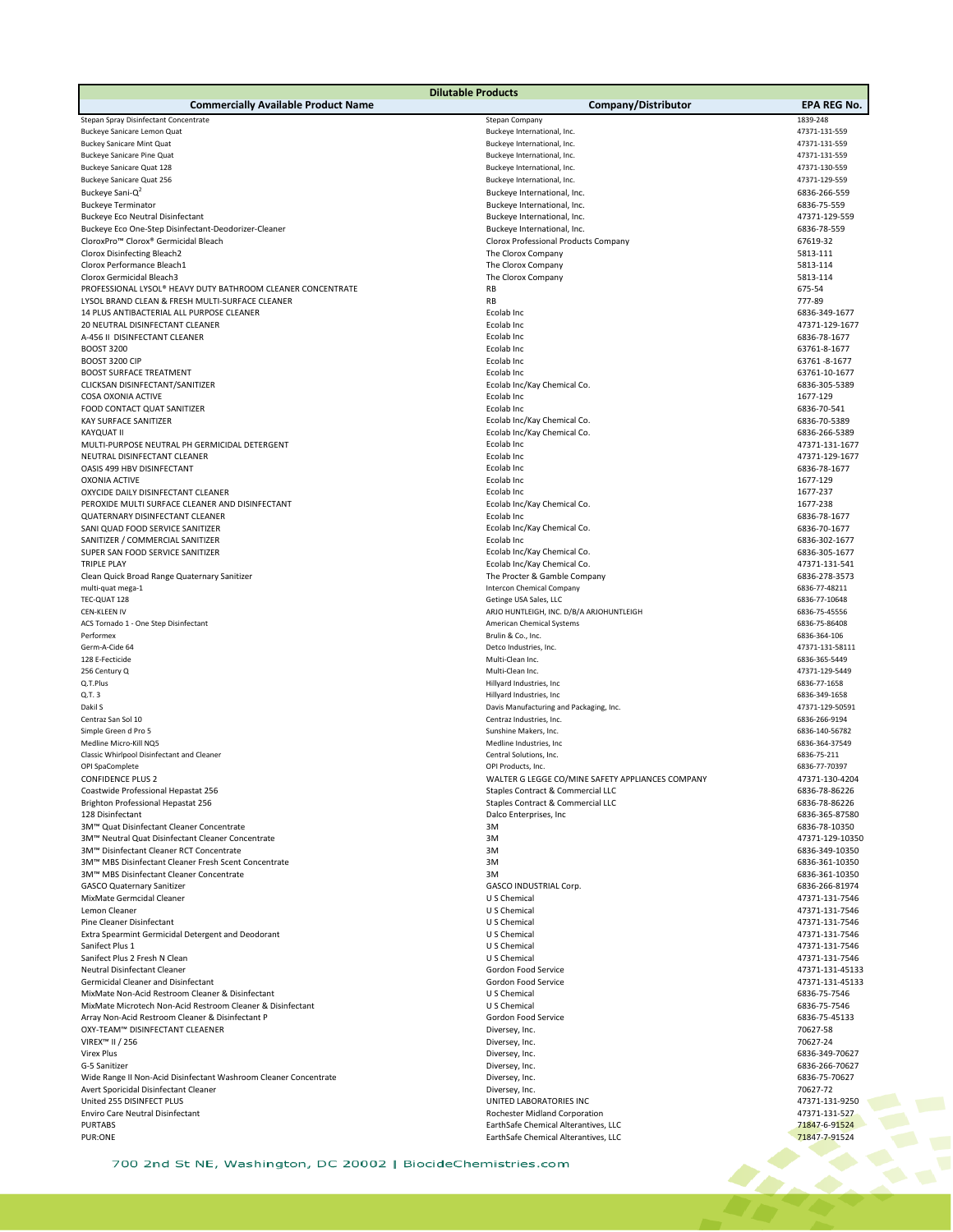Mint Disinfectant Plus G836-75-47567 (Campus Gurtler Industries, Inc. 6836-75-47567 (Campus Gurtler Industries, Inc. 6836-75-47567 (Campus Gurtler Industries, Inc. 6836-75-47567 (Campus Gurtler Industries, Inc. 6836-75-475 pH7Q Betco Corporation 47371-131-4170 Quat Stat 5 Betco Corporation 6836-361-4170 Triforce Betco Corporation و 6836-349-4170<br>Symplicity Sanibet Multi-Range Sanitizer and the state of the corporation of the corporation of the state of the state of the state of the state of the state of the state of the